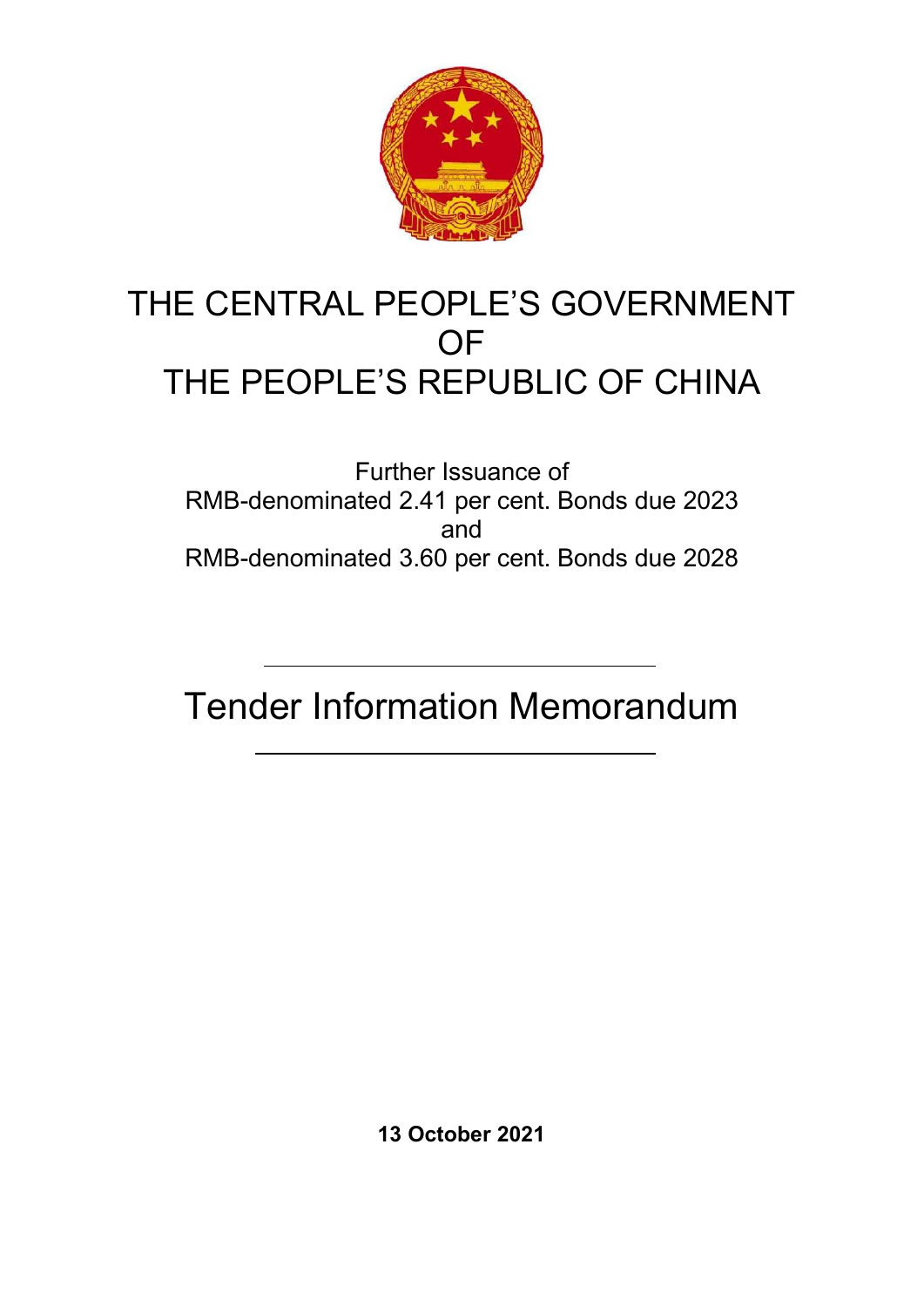# **Summary**

# **The Ministry of Finance is offering the following Additional Bonds to qualified bidders through a competitive tender:**

| <b>Series</b>                                           | RMB4.5 billion 2.41 per cent. Bonds due 2023<br>(to be consolidated and form a single series<br>with the RMB5 billion 2.41 per cent. Bonds<br>due 2023)<br>(CMU Instrument No: BCMKFB21002)                                                                                                                                                                                                                                                                                                                                                                                                      | RMB1.5 billion 3.60 per cent. Bonds due 2028<br>(to be consolidated and form a single series<br>with the RMB0.5 billion 3.60 per cent. Bonds<br>due 2028)<br>(CMU Instrument No: BCMKFB13045) |  |
|---------------------------------------------------------|--------------------------------------------------------------------------------------------------------------------------------------------------------------------------------------------------------------------------------------------------------------------------------------------------------------------------------------------------------------------------------------------------------------------------------------------------------------------------------------------------------------------------------------------------------------------------------------------------|-----------------------------------------------------------------------------------------------------------------------------------------------------------------------------------------------|--|
| <b>Currency</b>                                         | Renminbi.                                                                                                                                                                                                                                                                                                                                                                                                                                                                                                                                                                                        |                                                                                                                                                                                               |  |
| <b>Status</b>                                           | Upon issuance, the Additional 2023 Bonds and the Additional 2028 Bonds will be consolidated and<br>form a single series with the Original 2023 Bonds and the Original 2028 Bonds, respectively. The<br>Bonds will constitute direct, unsecured and unsubordinated obligations of the Central People's<br>Government. The Central People's Government will pledge its full faith and credit for the due and<br>punctual payment of all principal of and interest of the Bonds and for the due and timely performance<br>of all its obligations with respect to the Bonds.                         |                                                                                                                                                                                               |  |
| <b>Method of</b><br><b>Offering</b>                     | Competitive price-based bidding in respect of each series of Bonds.<br>Each tender bid must be for an integral multiple of the denomination of the Bonds specified below.<br>Each bid for a series of Bonds must indicate the quantity of the relevant series applied for and the<br>bid price, expressed as a percentage and rounded to two decimal places. Successful bidders of<br>each series will be allotted Bonds at the uniform issue price i.e., the lowest accepted price of the<br>successful competitive tender bids for the relevant series, plus accrued interest specified below. |                                                                                                                                                                                               |  |
| <b>Denomination</b>                                     | RMB500,000.                                                                                                                                                                                                                                                                                                                                                                                                                                                                                                                                                                                      |                                                                                                                                                                                               |  |
| Form                                                    | Each series of Bonds are represented by a global bond deposited with a sub-custodian nominated<br>by CMU operated by the Hong Kong Monetary Authority (the "HKMA").                                                                                                                                                                                                                                                                                                                                                                                                                              |                                                                                                                                                                                               |  |
| <b>Interest Rates</b><br>and Accrued<br><b>Interest</b> | The 2023 Bonds bear interest at 2.41 per cent. per annum and the accrued interest on each 2023<br>Bond from and including 27 September 2021 up to but excluding the Further Issue Date is<br>RMB825.34.<br>The 2028 Bonds bear interest at 3.60 per cent. per annum and the accrued interest on each 2028<br>Bond from and including 28 June 2021 up to but excluding the Further Issue Date is RMB5,720.55.                                                                                                                                                                                     |                                                                                                                                                                                               |  |
| <b>Interest</b><br><b>Payment Date</b>                  | In respect of the 2023 Bonds: 27 March and 27 September in each year, with interest accruing from<br>the Original Issue Date in respect of the 2023 Bonds until the maturity date of the 2023 Bonds,<br>subject to the modified following business day convention.<br>In respect of the 2028 Bonds: 27 June and 27 December in each year, with interest accruing from<br>the Original Issue Date in respect of the 2028 Bonds until the maturity date of the 2028 Bonds,<br>subject to the modified following business day convention.                                                           |                                                                                                                                                                                               |  |
| <b>Interest Period</b>                                  | The first interest period shall be the period from and including the relevant Original Issue Date to but<br>excluding the relevant first interest payment date. Thereafter interest periods will run from and<br>including each interest payment date to but excluding the next interest payment date.                                                                                                                                                                                                                                                                                           |                                                                                                                                                                                               |  |
| Tender Date                                             | 20 October 2021.                                                                                                                                                                                                                                                                                                                                                                                                                                                                                                                                                                                 |                                                                                                                                                                                               |  |
| <b>Tender</b><br><b>Arrangements</b>                    | Tenders must be submitted through the CMU BID operated by the HKMA from 9:30 a.m. to 10:30<br>a.m. Hong Kong time on the Tender Date in accordance with the operating procedures of the CMU<br>BID.<br>The Ministry of Finance reserves the right to close the tender early, or allow more time, without prior<br>notice. The Ministry of Finance reserves the right to cancel the tender at any time on or before the<br>Tender Date. Tender results will be announced not later than 5:00 p.m. Hong Kong time on the<br>Tender Date.                                                           |                                                                                                                                                                                               |  |
| <b>Qualification of</b><br><b>Bidder</b>                | Qualified Bidders (see below the definition) only.                                                                                                                                                                                                                                                                                                                                                                                                                                                                                                                                               |                                                                                                                                                                                               |  |
| <b>Settlement</b>                                       | Settlement will be effected on the second Settlement Business Day following the Tender Date.                                                                                                                                                                                                                                                                                                                                                                                                                                                                                                     |                                                                                                                                                                                               |  |
| <b>Repayment</b>                                        | The Bonds will be redeemed at par on their respective maturity dates.                                                                                                                                                                                                                                                                                                                                                                                                                                                                                                                            |                                                                                                                                                                                               |  |
| Listing                                                 | The Additional Bonds will be listed on The Stock Exchange of Hong Kong Limited (the "Hong Kong<br>Stock Exchange").                                                                                                                                                                                                                                                                                                                                                                                                                                                                              |                                                                                                                                                                                               |  |
| <b>Further Issues</b>                                   | The Ministry of Finance may from time to time, without the consent of holders of the Bonds or<br>coupons, create and issue further bonds for each series having the same terms and conditions as<br>that series in all respects, except for the issue date, the issue price and the first payment of interest                                                                                                                                                                                                                                                                                    |                                                                                                                                                                                               |  |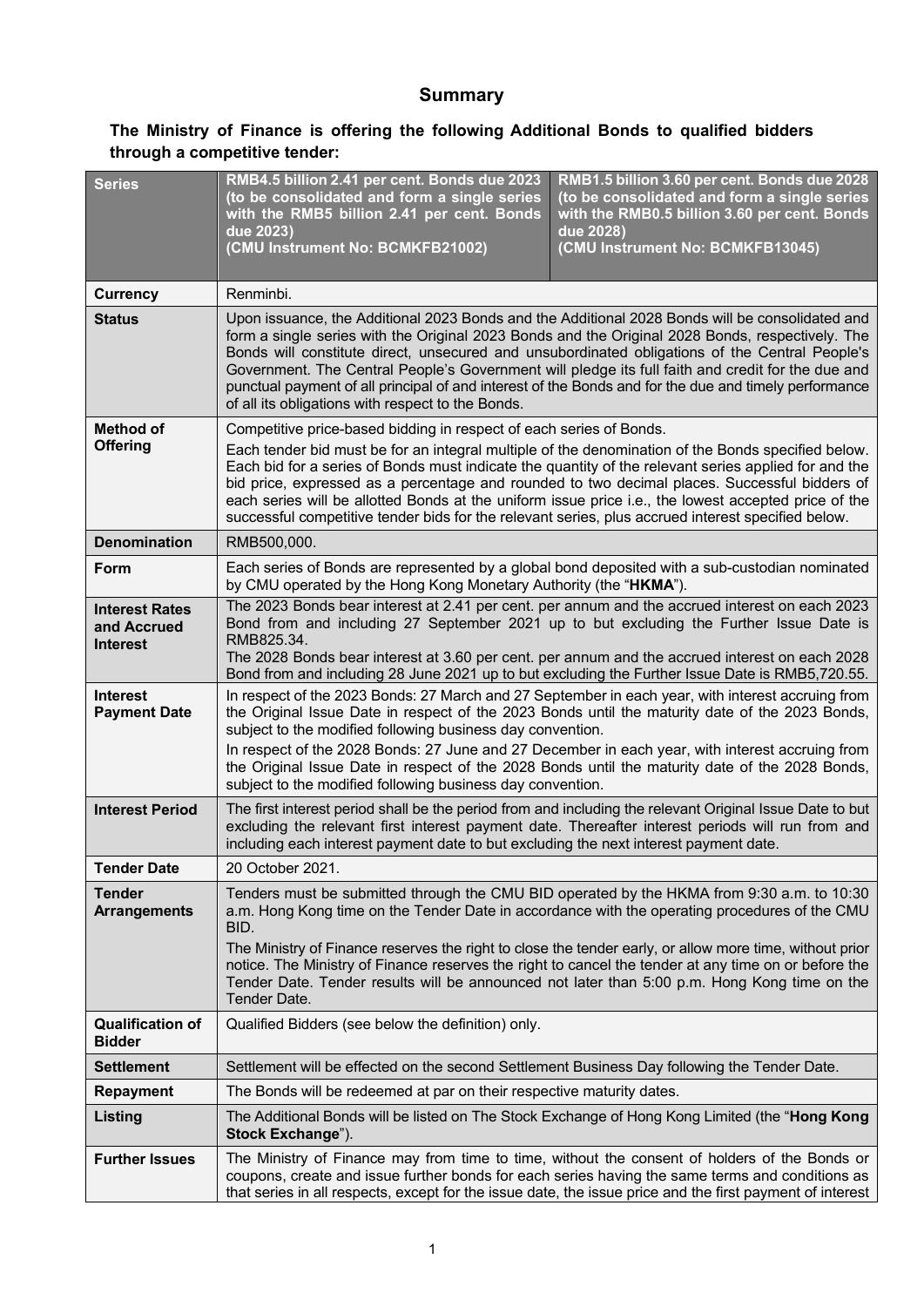|                                            | thereon. Additional bonds issued in this manner will be consolidated with and will form a single series<br>with that series of Bonds.                              |
|--------------------------------------------|--------------------------------------------------------------------------------------------------------------------------------------------------------------------|
| <b>Taxation</b>                            | The Bonds are not subject to individual or enterprise income tax or stamp duty in the People's<br>Republic of China nor to profits tax or stamp duty in Hong Kong. |
| <b>Governing Law</b>                       | The laws of the Hong Kong Special Administrative Region of the People's Republic of China.                                                                         |
| <b>Issuing and</b><br><b>Lodging Agent</b> | Bank of Communications Co., Ltd. Hong Kong Branch.                                                                                                                 |
| <b>Fiscal Agent</b>                        | Bank of Communications Co., Ltd. Hong Kong Branch.                                                                                                                 |

This Tender Information Memorandum is published in Chinese and English. The Chinese version shall be the authoritative version of this Tender Information Memorandum. The English version is intended merely for ease of reference. In the event of any inconsistency between the Chinese version and the English version of this Tender Information Memorandum, the Chinese version shall prevail.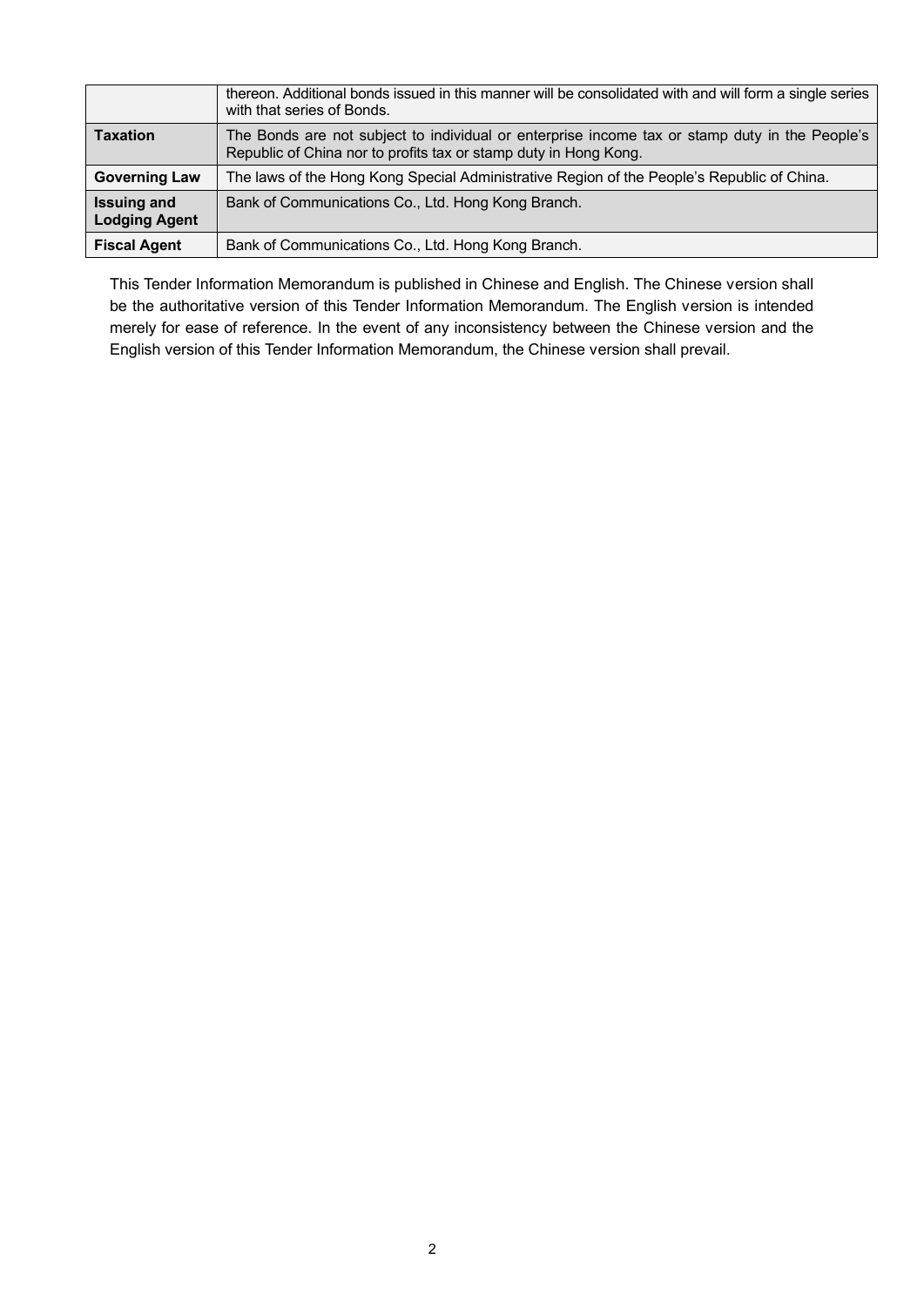### **Interpretation and Definitions**

Unless otherwise defined in this Tender Information Memorandum, the following terms shall have the following meaning:

| <b>Additional Bonds</b>            | Additional 2023 Bonds and Additional 2028 Bonds.                                                                                                                                                                                                                                                                                                                                                                                                                                                           |  |  |
|------------------------------------|------------------------------------------------------------------------------------------------------------------------------------------------------------------------------------------------------------------------------------------------------------------------------------------------------------------------------------------------------------------------------------------------------------------------------------------------------------------------------------------------------------|--|--|
| <b>Additional 2023 Bonds</b>       | RMB4.5 billion Bonds due 2023 with an annual interest rate of 2.41 per<br>cent. (to be consolidated and form a single series with the Original 2023<br>Bonds) (CMU Instrument No: BCMKFB21002).                                                                                                                                                                                                                                                                                                            |  |  |
| <b>Additional 2028 Bonds</b>       | RMB1.5 billion Bonds due 2028 with an annual interest rate of 3.60 per<br>cent. (to be consolidated and form a single series with the Original 2028<br>Bonds) (CMU Instrument No: BCMKFB13045).                                                                                                                                                                                                                                                                                                            |  |  |
| <b>Original Bonds</b>              | Original 2023 Bonds and Original 2028 Bonds.                                                                                                                                                                                                                                                                                                                                                                                                                                                               |  |  |
| <b>Original Issue Date</b>         | 27 September 2021 in respect of the 2023 Bonds;<br>27 June 2013 in respect of the 2028 Bonds.                                                                                                                                                                                                                                                                                                                                                                                                              |  |  |
| <b>Original 2023 Bonds</b>         | RMB5 billion Bonds due 2023 with an annual interest rate of 2.41 per cent.<br>(CMU Instrument No: BCMKFB21002).                                                                                                                                                                                                                                                                                                                                                                                            |  |  |
| <b>Original 2028 Bonds</b>         | RMB0.5 billion Bonds due 2028 with an annual interest rate of 3.60 per<br>cent. (CMU Instrument No: BCMKFB13045).                                                                                                                                                                                                                                                                                                                                                                                          |  |  |
| <b>Bonds</b>                       | Original Bonds and Additional Bonds.                                                                                                                                                                                                                                                                                                                                                                                                                                                                       |  |  |
| 2023 Bonds                         | Original 2023 Bonds and Additional 2023 Bonds.                                                                                                                                                                                                                                                                                                                                                                                                                                                             |  |  |
| 2028 Bonds                         | Original 2028 Bonds and Additional 2028 Bonds.                                                                                                                                                                                                                                                                                                                                                                                                                                                             |  |  |
| <b>Central People's Government</b> | the Central People's Government of the People's Republic of China.                                                                                                                                                                                                                                                                                                                                                                                                                                         |  |  |
| <b>Ministry of Finance</b>         | the Ministry of Finance of the People's Republic of China.                                                                                                                                                                                                                                                                                                                                                                                                                                                 |  |  |
| Operator                           | the Hong Kong Monetary Authority (the system administrator and service<br>provider of the CMU and CMU BID).                                                                                                                                                                                                                                                                                                                                                                                                |  |  |
| <b>CMU</b>                         | the Central Moneymarkets Unit operated by the HKMA.                                                                                                                                                                                                                                                                                                                                                                                                                                                        |  |  |
| <b>CMU BID</b>                     | the CMU BID Service operated by the HKMA.                                                                                                                                                                                                                                                                                                                                                                                                                                                                  |  |  |
| <b>CMU BID Conditions</b>          | Applicable Terms and Conditions of CMU BID issued by the HKMA as the<br>system administrator and service provider of the CMU BID, as amended<br>from time to time.                                                                                                                                                                                                                                                                                                                                         |  |  |
| <b>Operating Procedures</b>        | has the same meaning ascribed to it in the CMU BID Conditions.                                                                                                                                                                                                                                                                                                                                                                                                                                             |  |  |
| <b>RMB RTGS System</b>             | the RMB Real Time Gross Settlement System operated by the Hong Kong<br>Interbank Clearing Limited as the system administrator and service<br>provider, which is linked to the CMU for settlement of Bonds on a delivery<br>versus payment ("DvP") basis.                                                                                                                                                                                                                                                   |  |  |
| <b>Settlement Account</b>          | has the same meaning ascribed to it in the CMU BID Conditions.                                                                                                                                                                                                                                                                                                                                                                                                                                             |  |  |
| <b>Tender Date</b>                 | 20 October 2021 or such other Tender Business Day determined in<br>accordance with the provisions of this Tender Information Memorandum.                                                                                                                                                                                                                                                                                                                                                                   |  |  |
| <b>Further Issue Date</b>          | 22 October 2021 or such other Settlement Business Day determined in<br>accordance with the provisions of this Tender Information Memorandum.                                                                                                                                                                                                                                                                                                                                                               |  |  |
| <b>Settlement Business Day</b>     | means a day on which CMU and RMB RTGS System are opened for<br>business.                                                                                                                                                                                                                                                                                                                                                                                                                                   |  |  |
| <b>Tender Business Day</b>         | has the same meaning as a "business day" in the CMU BID Conditions.                                                                                                                                                                                                                                                                                                                                                                                                                                        |  |  |
| <b>Qualified Bidder</b>            | any qualified institutional investor who satisfies all of the following<br>conditions (and who shall be a Bidder as referred to in the CMU BID<br>Conditions for the purpose of tendering the Bonds):<br>it must be a CMU member;<br>it has executed and submitted to the Operator Form A in the<br>٠<br>prescribed form set out in the CMU BID Conditions before the<br>commencement of tender on the Tender Date; and<br>it is able to settle the Bonds through the RMB RTGS System on<br>the DvP basis. |  |  |
| <b>CMU Member</b>                  | has the same meaning ascribed to it in the CMU BID Conditions.                                                                                                                                                                                                                                                                                                                                                                                                                                             |  |  |
| <b>Fiscal Agency Agreement</b>     | the fiscal agency agreement dated 26 June 2013, as amended<br>and supplemented from time to time, between the Ministry of                                                                                                                                                                                                                                                                                                                                                                                  |  |  |

Finance (as issuer) and Bank of Communications Co., Ltd. Hong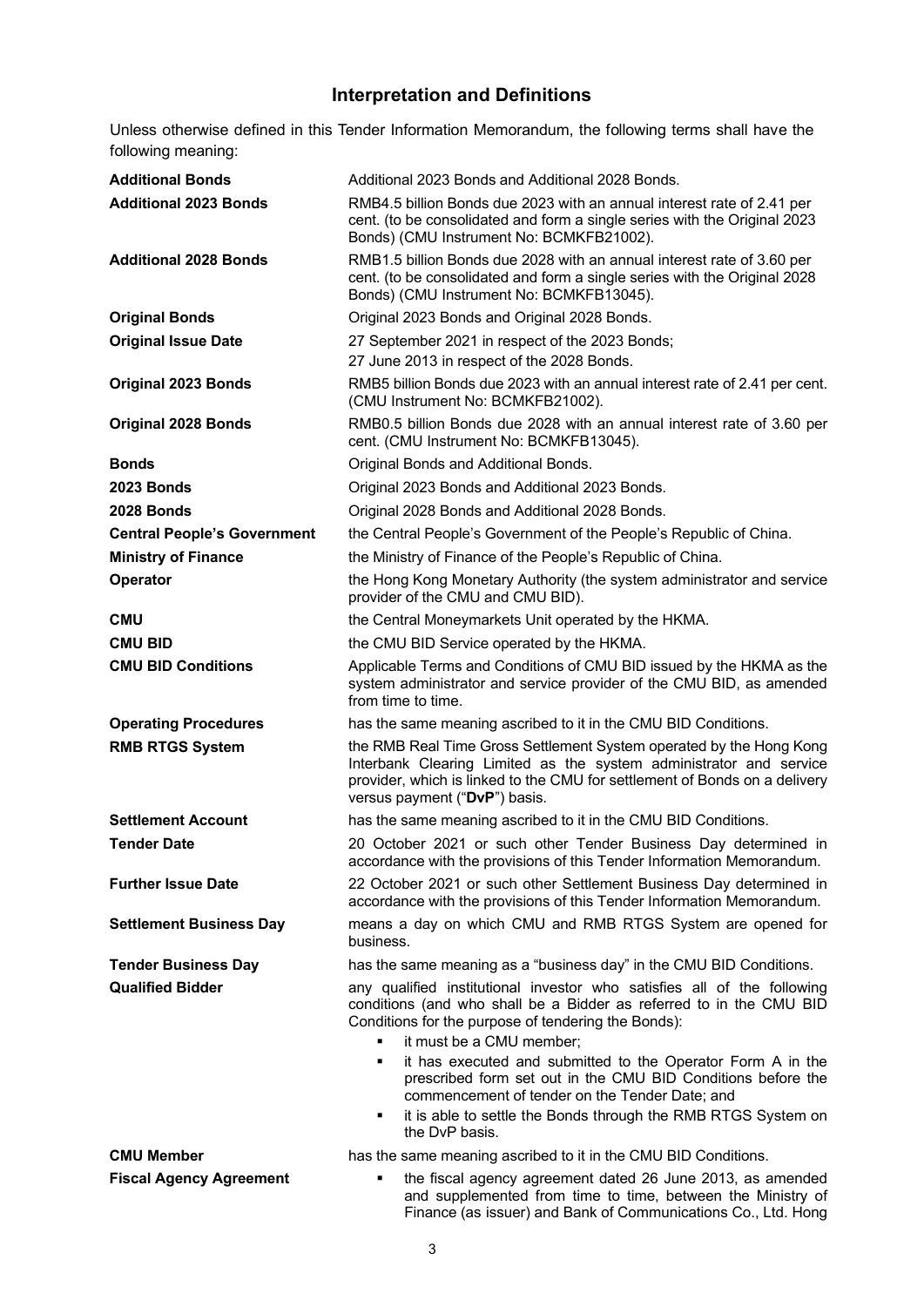Kong Branch (as fiscal agent, lodging agent, calculation agent and principal paying agent) under which the 2028 Bonds are issued; and

 the fiscal agency agreement dated 8 December 2016, as amended and supplemented from time to time, between the Ministry of Finance (as issuer) and Bank of Communications Co., Ltd. Hong Kong Branch (as fiscal agent, lodging agent, calculation agent and principal paying agent) under which the 2023 Bonds are issued,

and "**Fiscal Agency Agreements**" shall be construed accordingly.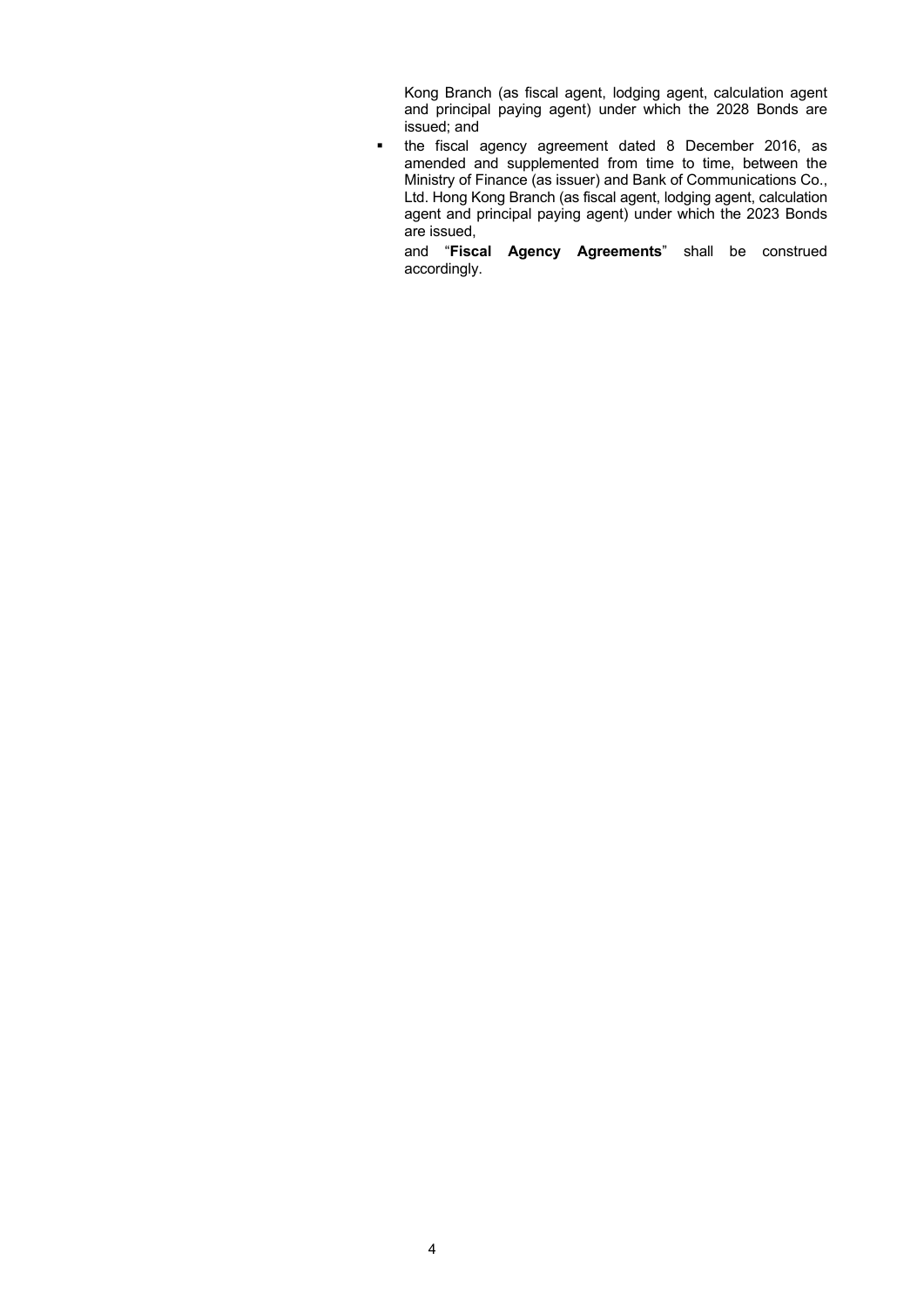### **Tender Arrangements**

#### **General**

The Ministry of Finance is tendering the Additional 2023 Bonds and the Additional 2028 Bonds for competitive price-based bidding through the CMU BID. Upon issuance, the Additional 2023 Bonds will be consolidated and form a single series with the Original 2023 Bonds and the Additional 2028 Bonds will be consolidated and form a single series with the Original 2028 Bonds.

The Ministry of Finance has appointed the Issuing and Lodging Agent to administer the tender of the Additional Bonds on its behalf.

The tender and settlement of the Additional Bonds will be governed by this Tender Information Memorandum and the CMU BID Conditions, the Operating Procedures and other relevant CMU rules as formulated and amended by the Operator from time to time (subject to any amendments under this Tender Information Memorandum).

This section describes the details of the tender, including the tender arrangements and the procedures of application, payment and settlement.

#### *Tender Procedures*

All tenders must be made on the Tender Date. If for any reason the specified Tender Date is not a Tender Business Day (e.g. if there is a typhoon signal no. 8 or higher or a black rainstorm warning), tenders for the Additional Bonds may be submitted on the next following Tender Business Day which shall then be automatically designated as the Tender Date. The Issuing and Lodging Agent will arrange for the announcement of the aggregate principal amount, settlement date and other important information about the Additional Bonds on the website of the HKMA and the CMU Bond Price Bulletin at least 4 Tender Business Days before the Tender Date.

Tenders may only be made by Qualified Bidders. Any investors who wish to subscribe for the Additional Bonds must tender through Qualified Bidders.

All tenders for the relevant series of Additional Bonds must be in the form set out in Annex A to this Tender Information Memorandum.

Tender forms in respect of each series of Additional Bonds must reach the Operator from 9:30 a.m. to 10:30 a.m. Hong Kong time on the Tender Date. They should be transmitted via the Qualified Bidder's CMU Member Terminal ("**CMT**") or authenticated fax or by such other means as may be designated by the Issuing and Lodging Agent and the Operator pursuant to the Operating Procedures. The Ministry of Finance reserves the right to close the tender early, or allow more time, without prior notice. The Ministry of Finance further reserves the right to cancel the tender at any time on or before the Tender Date.

All the tenders submitted (whether in Chinese or English) are binding and are irrevocable from 10:30 a.m. Hong Kong time on the Tender Date. Submission of a tender form by a Qualified Bidder to the Operator will constitute an irrevocable, unconditional offer by the Qualified Bidder to the Ministry of Finance, the Issuing and Lodging Agent and the Operator to subscribe for the relevant series of the Additional Bonds in the amounts specified in the tender form and at the uniform issue price i.e., the lowest accepted price of the successful competitive tender bids for the relevant series (subject to the terms and conditions of the Additional Bonds) plus accrued interest, and to transfer sufficient RMB funds to its Settlement Account before 11:30 a.m. Hong Kong time on the Further Issue Date.

#### *Tender Limits*

Tenders for each series of Additional Bonds will be made at the specified price, expressed as a percentage and rounded to two decimal places. The difference between any multiple specified prices in a tender form should be at least 0.01% and rounded to two decimal places.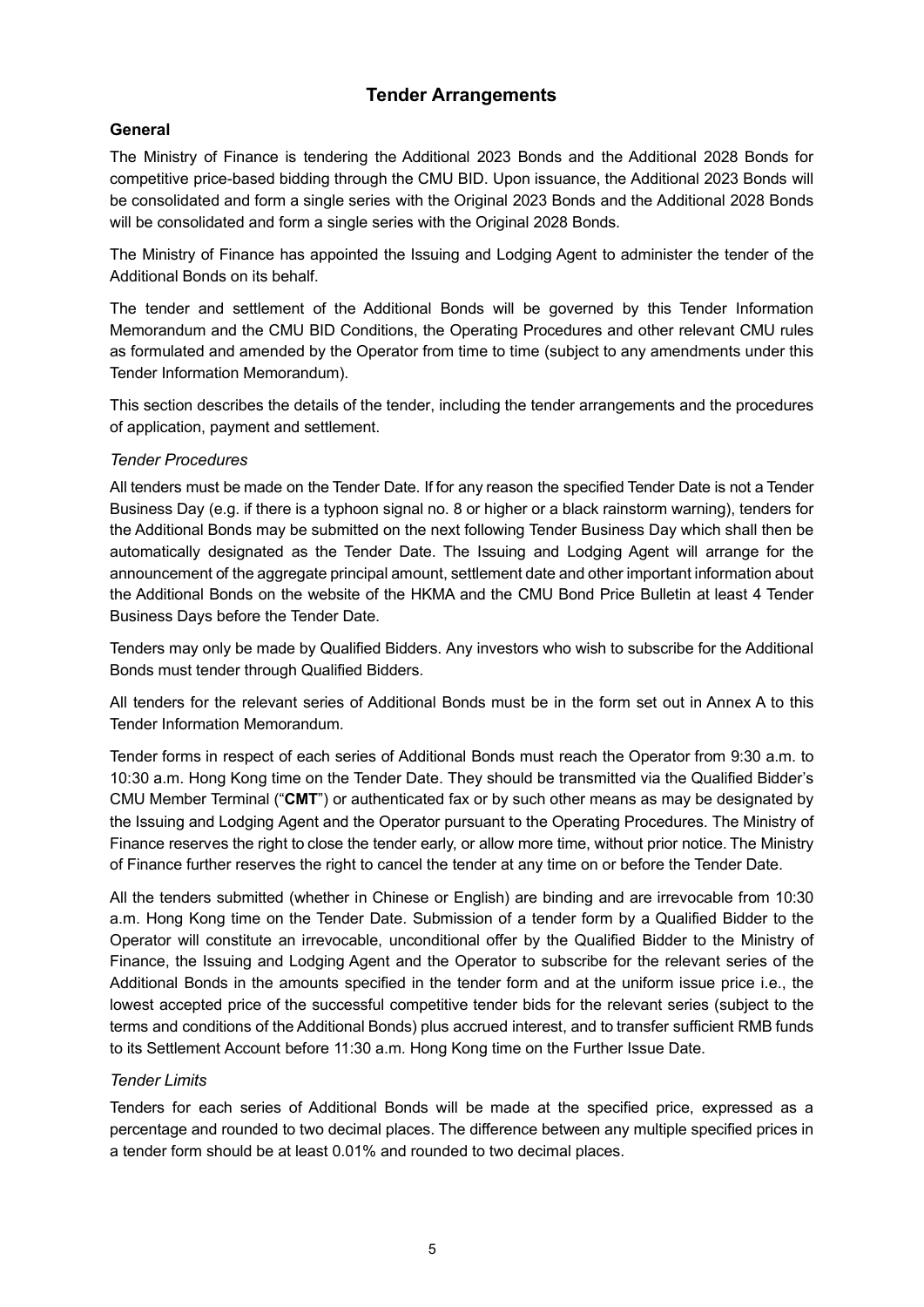Each Qualified Bidder will be required to state in the tender form for the relevant series of Additional Bonds the relevant CMU Instrument Number, the specified price at which the Additional Bonds are tendered for and the aggregate nominal amount of the Additional Bonds tendered.

Each tender, in respect of each series of Additional Bonds, is subject to a minimum tender amount of RMB500,000 and must be in integral multiples of RMB500,000.

#### *Allocation Criteria*

Tenders for a series of Additional Bonds which are accepted will normally be allotted Additional Bonds of the relevant series in descending order of bid price from the highest to the lowest accepted price until the nominal amount of the Additional Bonds of such accepted tenders equals or exceeds the nominal amount of the relevant series of the Additional Bonds available for allotment.

Subject to the next paragraph, tenders which are accepted and which are above the lowest accepted price will be allotted the relevant series of Additional Bonds in full; those which are accepted and which are at the lowest accepted price may be allotted the relevant series of Additional Bonds in full or in part or, in the event a ballot is required as described below, no Additional Bonds at all. In the case of allotment in part, a calculation will be made of the amount of the relevant series of Additional Bonds available for allotment at the lowest accepted price as a percentage (the "**pro-rata percentage**") of the total amount applied for at that price. As far as possible the pro-rata percentage will be applied to the amount of the relevant series of Additional Bonds tendered by Qualified Bidders at the accepted lowest price, rounded down to the nearest multiple of RMB500,000. The remaining nominal amount of Bonds shall be reserved and aggregated to reach the denomination of the Additional Bonds (i.e. RMB500,000) for allotment by way of balloting.

The Ministry of Finance reserves the right not to allot all the Additional Bonds on offer or to scale down the allotment to a successful bidder.

The lowest accepted price of each series of Additional Bonds determined in accordance with the above procedures will be the issue price of the relevant series of Additional Bonds.

#### **Tender Results and Announcement**

In respect of the Additional 2023 Bonds, Qualified Bidders whose tenders have been successful in whole or in part will be notified of their allotment of the Additional 2023 Bonds and amount payable (including an amount equal to the interest accrued on the 2023 Bonds from (and including) their Original Issue Date to (but excluding) the Further Issue Date) as soon as practicable after the allotment. In respect of the Additional 2028 Bonds, Qualified Bidders whose tenders have been successful in whole or in part will be notified of their allotment of the Additional 2028 Bonds and amount payable (including an amount equal to the interest accrued on the 2028 Bonds from (and including) their last Interest Payment Date immediately prior to the Further Issue Date to (but excluding) the Further Issue Date) as soon as practicable after the allotment.

The issue price at which the Additional Bonds have been issued and the total nominal amount of the Additional Bonds allotted in the tender will be announced not later than 5:00 p.m. Hong Kong time on the Tender Date through the website of the HKMA and the CMU Bond Price Bulletin.

#### **Settlement**

Each series of Bonds are represented by a global bond. The Ministry of Finance will deposit the global bond with a sub-custodian nominated by the CMU before 11:00 a.m. Hong Kong time (or such other time as may be agreed between the Issuing and Lodging Agent and the CMU) on the Further Issue Date through the Issuing and Lodging Agent.

Settlement of payments for, and issue of, the Additional Bonds will be for value on the Further Issue Date. On the second Settlement Business Day after the Tender Date, the issuance, payment and settlement of the Additional Bonds will be made through the CMU and the RMB RTGS System on the DvP basis in accordance with the Operating Procedures.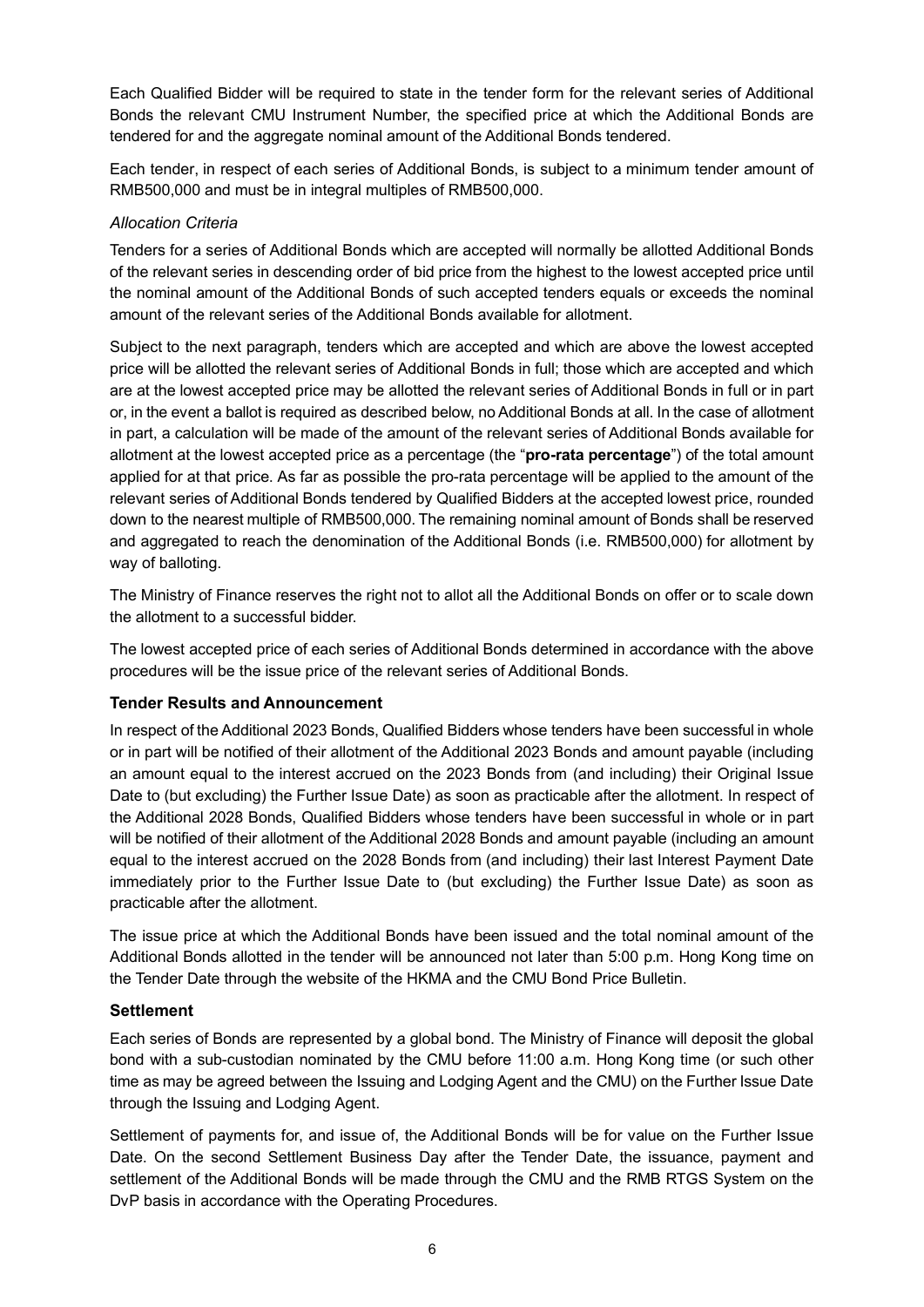If for any reason the specified Further Issue Date of any series of Additional Bonds is not a Settlement Business Day, payment by the Qualified Bidders whose tenders are accepted may be made on the next following Settlement Business Day which shall then be automatically designated as the Further Issue Date.

#### **Transfers of Bonds between the Securities Accounts maintained with the CMU**

Transfer of interests in the Bonds may be effected through the holders of the Bonds (in the case that they hold accounts with the CMU), their direct or indirect custodians with the CMU (in the case that they do not hold accounts with the CMU), Hong Kong Securities Clearing Company Limited ("**HKSCC**") or their securities brokers. The Bonds held with the CMU can be transferred from the securities account of a CMU Member to the securities account of another CMU Member through book entries.

All transfers are subject to the Operating Procedures.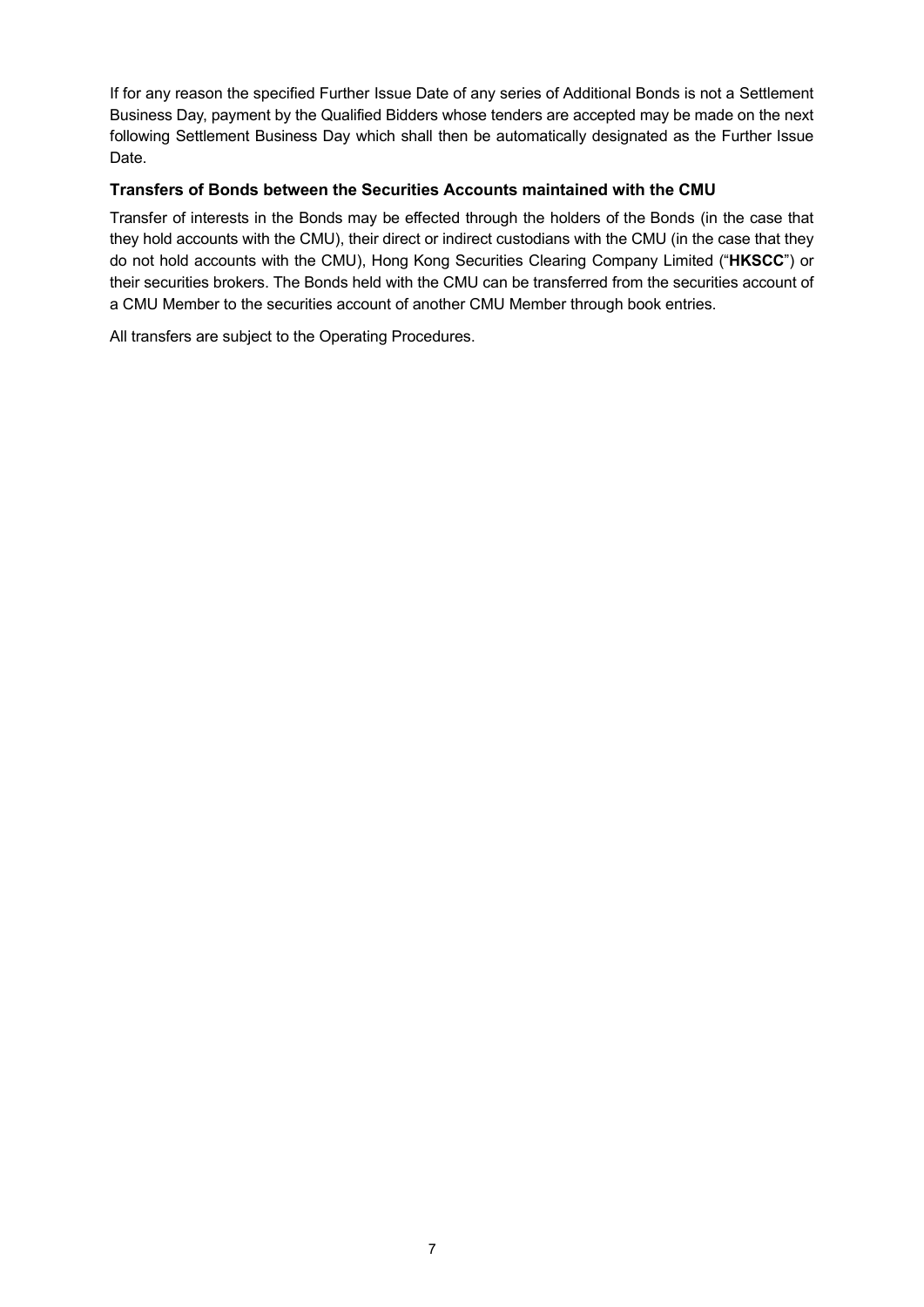## **DESCRIPTION OF THE BONDS**

#### **General**

The Ministry of Finance is the issuer of the Bonds. The full faith and credit of the Central People's Government is pledged for the due and punctual payment of the Bonds and for the due and timely performance of all obligations of the Central People's Government with respect to the Bonds.

The Bonds have been included in the 2021 Treasury Bond Issuance Plan approved by the National People's Congress of the People's Republic of China.

Treasury bonds are the principal component of the Central People's Government's indebtedness. With the approval of the Standing Committee of the National People's Congress, treasury bonds have been managed based on their outstanding balance since 2006. In 2021, the limit on the outstanding balance of the Central People's Government's treasury bonds is RMB24,050.835 billion.

The Bonds are to be issued under the relevant Fiscal Agency Agreement. The Bonds will be subject to the terms and conditions of the Bonds scheduled to the relevant Fiscal Agency Agreement.

The forms of the Bonds and related coupons are contained in the relevant Fiscal Agency Agreement. Copies of the Fiscal Agency Agreements are available for inspection during normal business hours at the specified offices of the Fiscal Agent after the relevant Original Issue Date. The holders of the Bonds are deemed to have notice of all the provisions of the relevant Fiscal Agency Agreement applicable to them.

This section describes the main provisions of the terms and conditions which apply to all the Bonds.

#### **Future Tenders**

In order to further improve the bidding process and enhance the liquidity of the Bonds, the Ministry of Finance may consider tap or new issues for tenders on a competitive bid-price basis in the future. In the case of a tender on a competitive bid-price basis, applicants will be invited to submit bids that indicate the quantity of the bonds applied for and the bid price. Successful bidders will be allocated the bonds at the bid price(s) accepted by the Ministry of Finance. In the case of tap issues, the Ministry of Finance may issue further bonds having the same terms and conditions as one or more existing series in all respects, except for the issue date, the issue price and the first payment of interest thereon. Additional bonds issued in this manner will be consolidated with and will form a single series with the relevant series of bonds. Further details will be announced in the relevant tender documents in the future.

#### **Series**

The Bonds will be issued in two series and will mature in 2023 and 2028, in each case on the last Interest Payment Date of the relevant series of Bonds.

#### **Currency**

The Bonds will be issued in Renminbi. All the subscription price, redemption price and interests are to be paid in RMB.

#### **Denomination**

The Bonds will be in the denomination of RMB500,000.

#### **Aggregate Principal Amount**

The initial aggregate principal amount of the Additional 2023 Bonds and the Additional 2028 Bonds to be issued pursuant to the tender will be limited to the aggregate principal amount of RMB4.5 billion and RMB1.5 billion, respectively.

#### **Interest**

The 2023 Bonds bear interest from 27 September 2021 at 2.41 per cent. per annum. Interest on the 2023 Bonds is payable semi-annually in arrear on 27 March and 27 September in each year. The 2028 Bonds bear interest from 27 June 2013 at 3.60 per cent. per annum. Interest on the 2028 Bonds is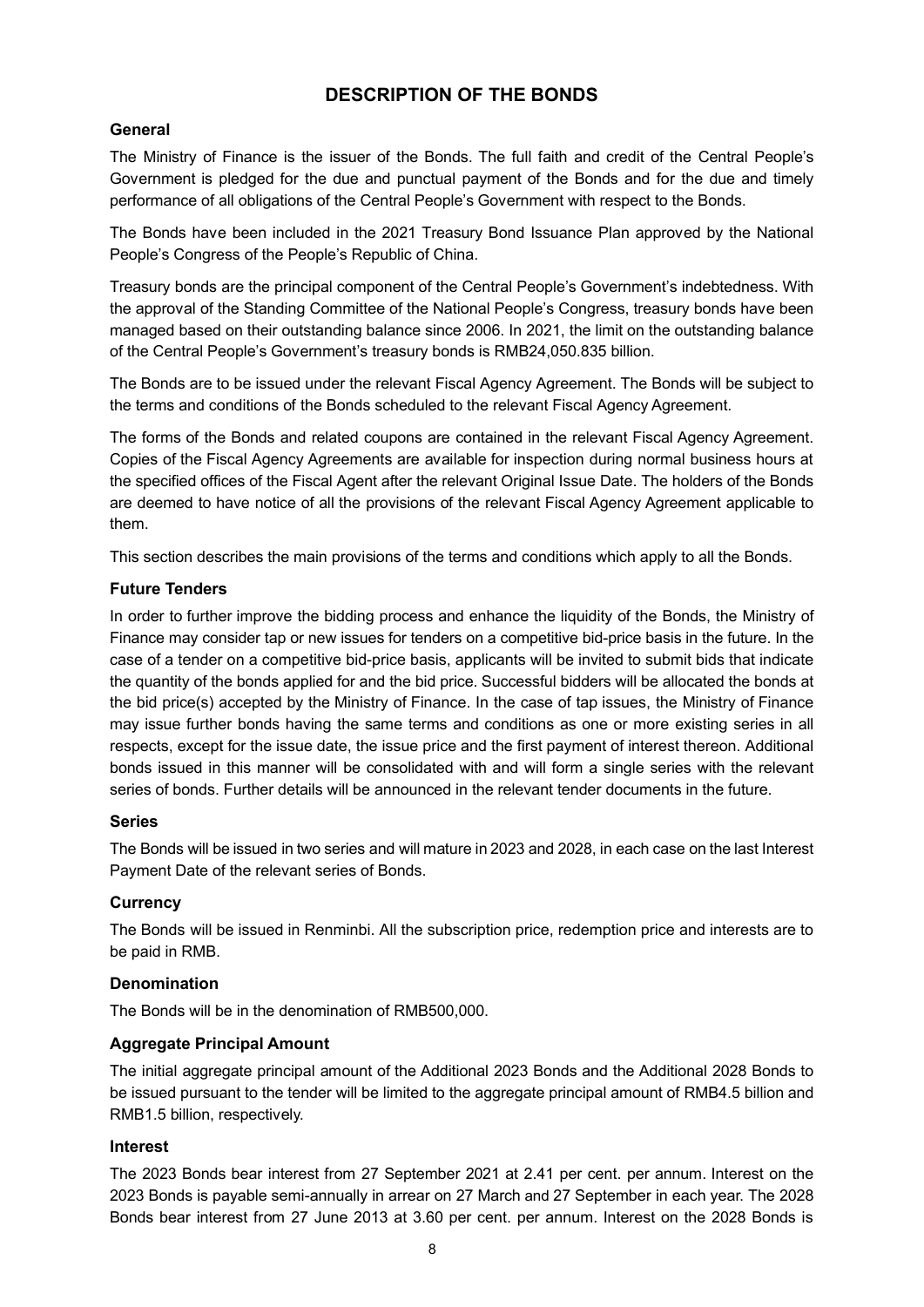payable semi-annually in arrear on 27 June and 27 December in each year. If any such Interest Payment Date would otherwise fall on a day which is not a business day (defined below), it will be postponed to the next day which is a business day unless it would, as a result, fall into the next calendar month, in which event it will be brought forward to the immediately preceding business day.

The Fiscal Agent will calculate the amount of interest payable on the Bonds by counting the actual number of days in the Interest Period assuming a fixed year of 365 days.

For this purpose, a "business day" means a day (other than Saturdays and Sundays) on which (i) the CMU is operating, (ii) commercial banks in Hong Kong are open for business and for the settlement of Renminbi payments and (iii) banks in Beijing are not authorised or obligated by law or executive order to be closed.

#### **Ranking**

The Bonds constitute direct, unsecured and unsubordinated obligations of the Central People's Government. The Bondholders rank for payment equally with all other creditors of the Central People's Government whose claims are not preferred by law, secured on its assets or subordinated.

#### **Form**

The Bonds are issued in bearer form. The Bonds will be held in the CMU operated by the Operator. The Bonds of each series are represented by a single global bond issued by the Ministry of Finance in a principal amount equal to the total principal amount of the Bonds of that series. Each global bond is deposited for safekeeping with a sub-custodian designated by the CMU.

The Ministry of Finance will not issue individual certificates for the Bonds except in the limited circumstances specified in the global bond for each series of Bonds. Each Fiscal Agency Agreement provides in detail for the arrangements which will apply in the unlikely event that individual certificates have to be issued. If this happens, the Ministry of Finance will give a notice summarising these arrangements.

#### **Repurchase**

The Ministry of Finance may at any time buy back Bonds in the open market or through designated lawful institutions at any price. If the Ministry of Finance does buy back any Bonds, it may hold them, resell them or decide to cancel them, at its choice.

#### **Payments and Notices through CMU**

Individual investors will hold their interest in the Bonds in their accounts, or through their custodian's accounts, at the CMU, or through HKSCC or their securities brokers.

The Ministry of Finance will pay interest and principal on the Bonds to the accounts of the accountholders on the CMU records as the holders of the Bonds. Once any payment is made in this way, investors in the Bonds will have no further rights against the Ministry of Finance for that payment, even if the CMU or any custodian fails to transmit the investors' share of the payment to the investors or transmits it late.

Any notices the Ministry of Finance gives after the Bonds are issued will be given in the same way: the Fiscal Agent will arrange for the notice to be sent to the accountholders via the CMU and any investor who is not an accountholder will have to rely on the accountholder (which holds the interests in the Bonds on its behalf), HKSCC or its securities broker to forward the notice to it.

Both the Ministry of Finance and the Fiscal Agent will treat the custodian for the CMU as the Bondholder for all purposes under the terms and conditions of the Bonds.

#### **Principal and Interest Payment**

Payments of principal and interest on the Bonds will only be made by the Ministry of Finance by way of transfers to RMB bank accounts in Hong Kong.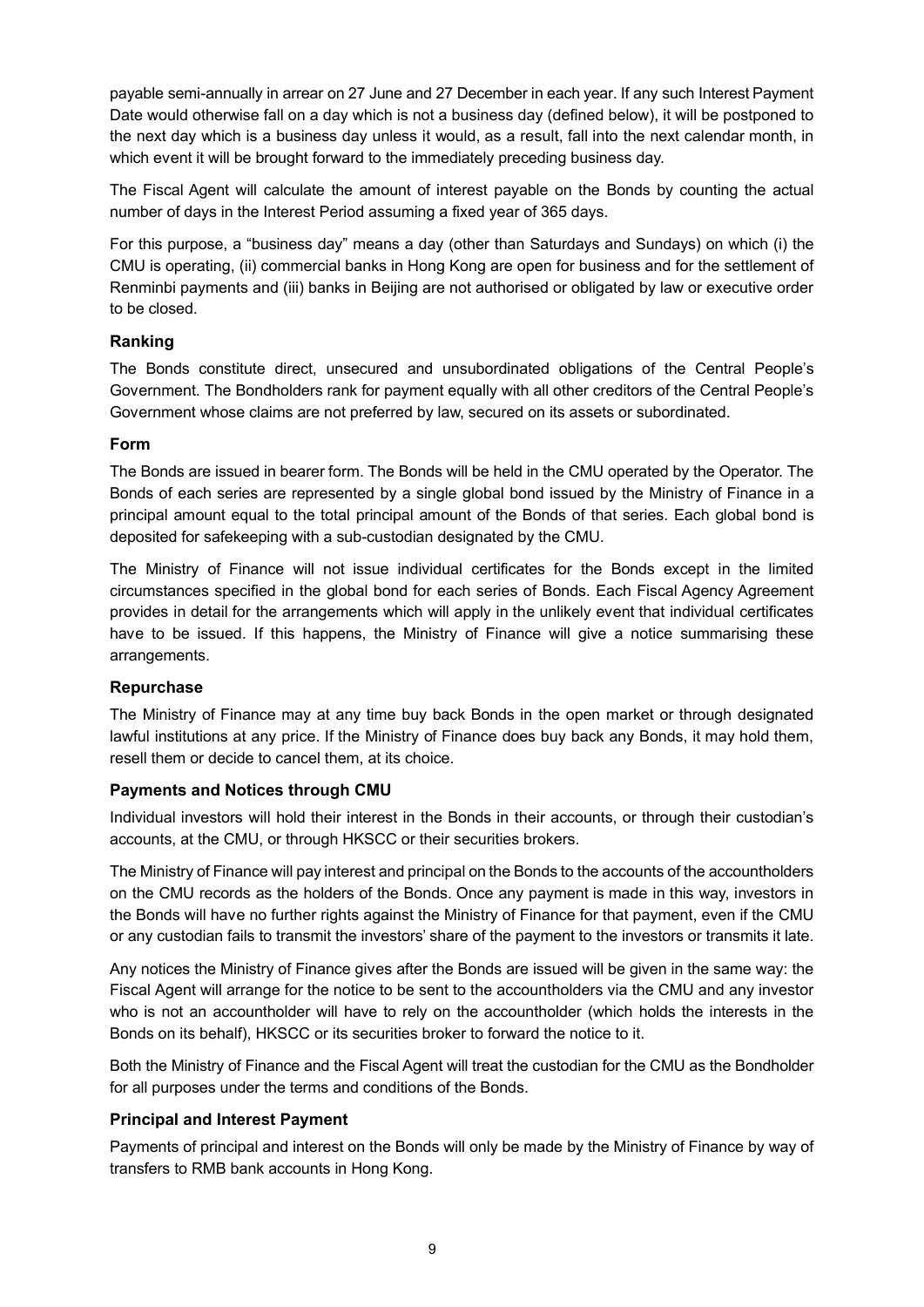#### **Further Issues**

The Ministry of Finance may from time to time, without the consent of holders of the Bonds or coupons, create and issue further bonds for each series having the same terms and conditions as that series in all respects, except for the issue date, the issue price and the first payment of interest thereon. Additional bonds issued in this manner will be consolidated with and will form a single series with that series of Bonds.

#### **Tax Withholding and Gross Up**

If the Ministry of Finance is required by the PRC law to withhold or deduct taxes, duties or other charges from payments of principal or interest, then the Ministry of Finance will make the withholding or deduction and remit it to the tax authorities. In that event, the Ministry of Finance shall pay such additional amounts as will result in the receipt by the Bondholder of such amounts as would have been received by such Bondholder if no such withholding or deduction had been required, subject to the limited exceptions set forth in the terms and conditions of the Bonds. There is, however, currently no requirement for the Ministry of Finance to make any withholding or deduction.

#### **Taxation**

The Bonds are not subject to any individual or enterprise income tax or stamp duty in the People's Republic of China nor to any profits tax or stamp duty in Hong Kong.

#### **Meetings of Bondholders**

Each Fiscal Agency Agreement contains provisions for convening meetings of the relevant Bondholders to consider any matter affecting their interests. A meeting could be convened, for example, if the Ministry of Finance proposes any change to an important term of the Bonds.

There are detailed provisions in the relevant Fiscal Agency Agreement about how meetings will be conducted in the unlikely event that a meeting is ever called. A meeting may be called either by the Ministry of Finance or by the Fiscal Agent. Bondholders holding at least 10% in principal amount of the Bonds of a series may also call a meeting by written request to the Fiscal Agent.

A resolution passed at a meeting of Bondholders will be binding on all the holders of the same series of Bonds, whether or not they were present at the meeting.

#### **Market Making Arrangements**

The Ministry of Finance may invite successful institutional investors to make a market for the Bonds by quoting two-way prices, in each case without any requirement for any minimum volume but subject to any maximum spreads as may be specified by the Ministry of Finance.

#### **Listing**

The Additional Bonds will be listed on Hong Kong Stock Exchange.

#### **Fiscal Agent**

Administrative matters relating to the Bonds are dealt with in the relevant Fiscal Agency Agreement. This agreement sets out the arrangements between the Ministry of Finance and the Fiscal Agent for:

- making payments of principal and interest on the Bonds
- giving notices to the Bondholders
- issuing individual certificates for Bonds, in the unlikely event that the Ministry of Finance ever needs to do so
- organising and running meetings of the Bondholders, and
- keeping records and dealing with other administrative matters.

The agents are agents of the Ministry of Finance and do not owe any duty to any investors of the Bonds.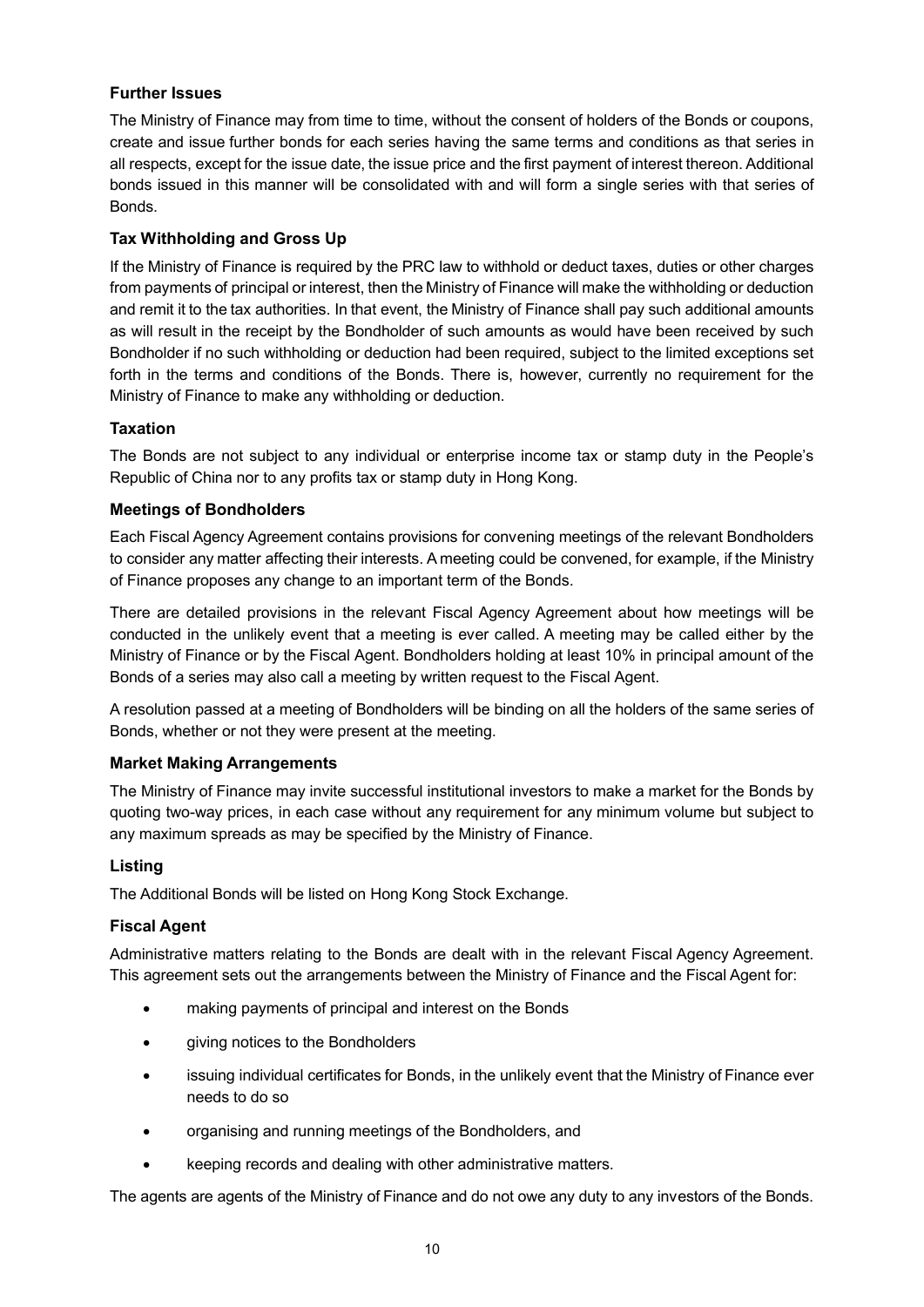#### **Contracts (Rights of Third Parties) Ordinance**

No person shall have any right to enforce any term or condition of the Bonds or the coupons under the Contracts (Rights of Third Parties) Ordinance (Chapter 623 of the Laws of Hong Kong).

#### **Governing Law and Jurisdiction**

The Bonds and the Fiscal Agency Agreements are governed by the laws of the Hong Kong Special Administrative Region of the People's Republic of China. The Ministry of Finance has agreed that the courts of the Hong Kong Special Administrative Region of the People's Republic of China have nonexclusive jurisdiction to settle any dispute in connection with the Bonds and appointed the Fiscal Agent as its agent to accept service of process in any such proceedings.

To the extent that the Ministry of Finance may claim for itself immunity from any such proceedings, and to the extent that there may be attributed to the Ministry of Finance such immunity (whether or not claimed), the Ministry of Finance will not claim, has waived and will waive such immunity in the face of the courts; provided, however, that the Ministry of Finance has not waived, and will not waive, its sovereign and other immunity with respect to assets of the PRC wherever located from execution or attachment, whether in aid of execution, before judgment or otherwise.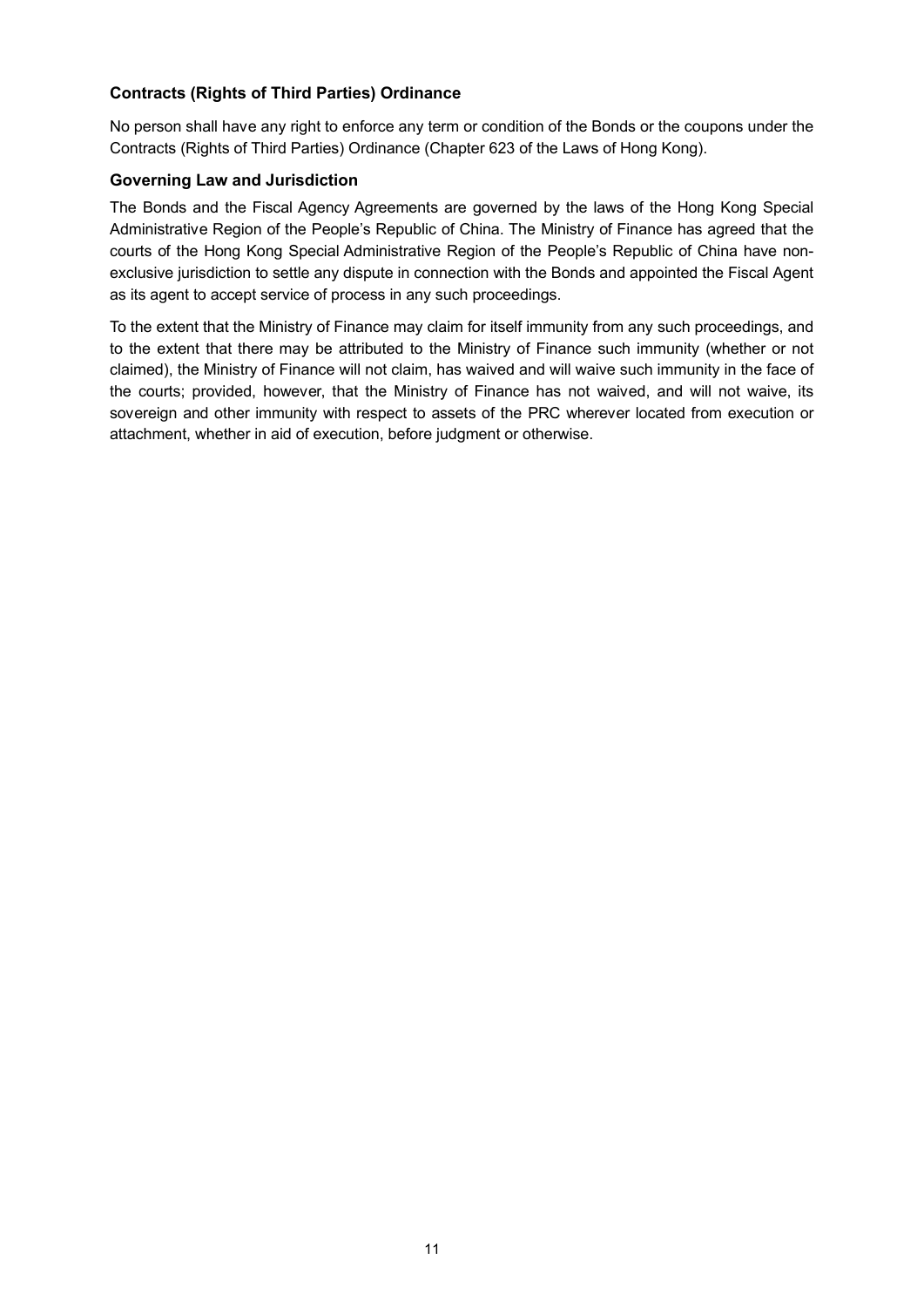# **Annex A Hong Kong Monetary Authority Central Moneymarkets Unit CMU Instrument Bid Form**

# **New/Cancel\*#**

| To   | : Monetary Authority                                          | Date: |  |
|------|---------------------------------------------------------------|-------|--|
|      | Facsimile : (852) 2878 1676-7                                 |       |  |
| From |                                                               |       |  |
|      | Name of CMU Member                                            | Code  |  |
|      | We hereby submit/cancel# the following bid(s): $\blacksquare$ |       |  |

We hereby submit/cancel# the following bid(s):

CMU Instrument Number \_\_\_\_\_\_\_\_\_\_\_\_\_\_\_\_\_\_\_\_\_\_\_\_ to be issued on \_\_\_\_\_\_\_\_\_\_\_\_\_\_\_\_\_

#### **CMU Member TRN (max 16 chars) \_\_\_\_\_\_\_\_\_\_\_\_\_\_\_\_\_\_\_\_\_\_\_\_\_\_\_\_\_**

**Original CMU Member TRN (for cancellation only) \_\_\_\_\_\_\_\_\_\_\_\_\_\_\_\_\_\_\_\_\_\_\_\_\_\_\_\_\_**

| Price bid in an order from the<br>highest to the lowest price<br>(expressed as a percentage to<br>two decimal points) | <b>Principal amount</b><br>tendered (RMB500,000 or<br>its integral multiple) | For use only by the Monetary<br><b>Authority</b> |
|-----------------------------------------------------------------------------------------------------------------------|------------------------------------------------------------------------------|--------------------------------------------------|
|                                                                                                                       |                                                                              |                                                  |
|                                                                                                                       |                                                                              |                                                  |
|                                                                                                                       |                                                                              |                                                  |
|                                                                                                                       |                                                                              |                                                  |
|                                                                                                                       |                                                                              |                                                  |
|                                                                                                                       |                                                                              |                                                  |
|                                                                                                                       |                                                                              |                                                  |
|                                                                                                                       |                                                                              |                                                  |
|                                                                                                                       |                                                                              |                                                  |

TOTAL RMB

We undertake to arrange sufficient funds to our settlement account before 11:30 a.m. on the Further Issue Date and also authorize you to debit from our settlement account (a/c no. \_\_\_\_\_\_\_\_\_\_\_\_\_\_\_\_\_\_\_) the amount payable (including an amount equal to the interest accrued from (and including) the Original Issue Date to (but excluding) the Further Issue Date) for any CMU Instrument that are allotted to us under any of the above bids.

Person to contact in case of query:  $(Tel:$ 

For the MA use only

Signature(s) / Test No.

Verified by: Authorized Signature(s) or Test Number

**\_\_\_\_\_\_\_\_\_\_\_\_\_\_\_\_\_\_\_\_\_\_\_\_\_\_\_\_\_\_\_\_\_\_\_\_\_\_\_\_\_\_\_\_\_\_\_\_\_\_\_\_\_\_\_\_\_\_\_\_\_\_\_\_\_\_\_\_\_\_\_\_\_\_\_\_\_\_\_\_\_** Remark: Please quote original CMU Member TRN and a new CMU Member TRN for cancellation.

Cancel whole tender application only.

# Please delete as inappropriate.